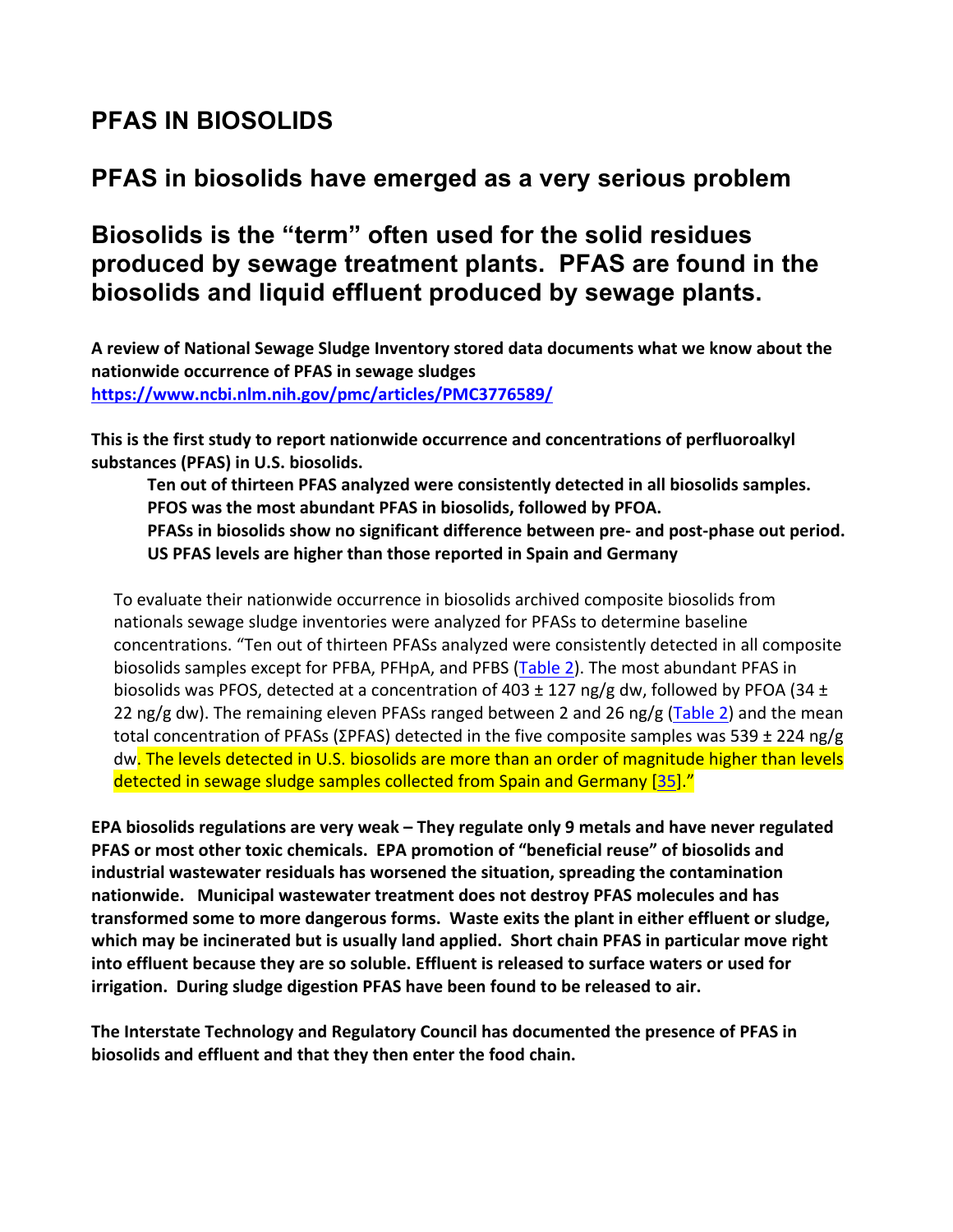(ITRC), a public-private coalition working to reduce barriers to the use of innovative air, water, waste, and remediation environmental technologies and processes, has developed a series of fact sheets summarizing the latest science and emerging chronologies regarding PFAS chemicals. Chapter 4.4.2 Biosolids of Interstate Technology and Regulatory Council's Factsheet "History and Use of PFAS "https://pfas-1.itrcweb.org/wpcontent/uploads/2017/11/pfas\_fact\_sheet\_history\_and\_use\_\_11\_13\_17.pdf

"PFAS (measured as PFCAs and PFSAs) have been found in domestic sewage sludge (Higgins et al. 2005). USEPA states that more than half of the sludge produced in the United States is applied to agricultural land as biosolids, therefore biosolids application can be a source of PFAS to the environment (USEPA 2017n). The most abundant PFAS found in biosolids (PFOS and PFOA) are the same as in WWTP effluent; however, biosolids may also contain other long-chain PFAS (Hamid and Li 2016). Application of biosolids as a soil amendment can result in a transfer of PFAS to soil (Sepulvado et al. 2011). These PFAS can then be available for uptake by plants and soil organisms. There are indications that PFAAs can enter the food chain through the use of biosolids-amended soil (Lindstrom et al. 2011; Blaine et al. 2013; Blaine et al. 2014; Navarro et al. 2017). Further studies show that PFAS concentrations can be elevated in surface and groundwater in the vicinity of agricultural fields that received PFAS contaminated biosolids for an extended period of time (Washington et al. 2010)."

PFAS contamination has been found to move from land applications of sludges to edible crops, to forage for animals, into dairy products, and into groundwater and surface waters. Studies show that PFAS concentrations can be elevated in surface and groundwater in the vicinity of agricultural fields that received PFAS contaminated biosolids for an extended period of time (Washington et al. 2010)."

Discovery of contaminated milk at dairies - Maine from sludge, and New Mexico from **contaminated water** https://www.buzzfeednews.com/article/nidhisubbaraman/pfas-food-farmsmilk-produce

Stone's milk tested at 690 parts per trillion for PFAS, nearly 10 times the Environmental Protection Agency's guidelines for two of the chemicals. Activists say Maine's detection limit of 50 parts per trillion was too high.

Despite pressure from the wastewater industry saying PFAS problems are not serious and too little is known, states are now addressing biosolids. Some like Michigan, Wisconsin, and Maine are calling for testing. One city Wisconsin banned land application because of high levels of PFAs in its biosolids. Maine is the only state with sludge application limits for biosolids: 2.5 ppb for PFOA, 5.2 ppb for PFOS, 1900 pb for PFBS. Soil at application sites must be tested but application is allowed if no PFAS are detected. In September 2017 the Michigan DEQ suspended approval of spreading biosolids from Lapeer's WWTP based on levels of PFOS found in their biosolids – which had been used as fertilizer since 2001.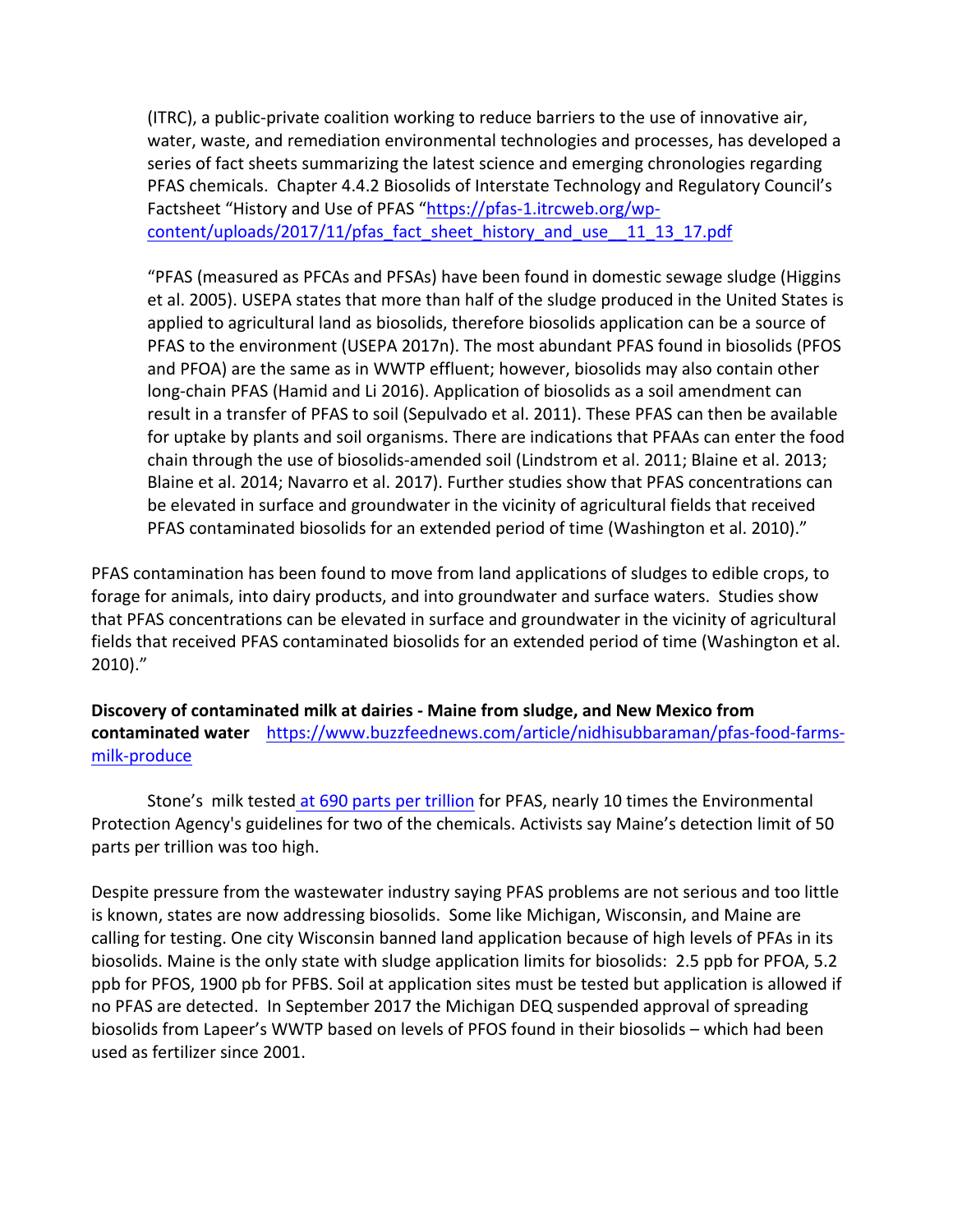An example of the problem in just one Michigan city, Lapeer Plating & Plastics, a decorative chrome plating facility pre-treats and discharges its industrial process wastewater to the City of Lapeer's wastewater treatment plant (WWTP). This treatment plant has had approval from Michigan's Department of Environmental Quality (DEQ) since 2001 to spread the biosolids it generates on land as fertilizer. Lapeer's WWTP historically used mist suppressants containing PFOS, one of the best-known PFAS compounds, in their industrial processes to comply with hexavalent chromium air emission requirements. In 2017 the DEQ found elevated levels of PFOS in Lapeer Plating & Plastics' process wastewater.

PFAS contamination is now a global environmental justice problem. All over the planet people and wildlife have been contaminated without their consent. We elaborate on this in the section **on** "FOOD CONTAMINATION" but here are a couple of examples:

Concentrations of PFOS in San Francisco Bay wildlife have historically been among the highest reported globally. The contamination may be from facilities such as factories, military bases and airports or from atmospheric deposition or contaminated waters spread globally.

In the far Arctic wolves and caribou are contaminated with PFAs from air and water. Wolves and people rely on caribou for food. PFAS contamination found there in people is linked to disease. Concentrations of PFOS in San Francisco Bay wildlife have historically been among the highest **reported globally**. 

~~~~~~~~~~~~~~~~~~~~~~~~~~~~~~~~~~~~~~~~~~~~~~~~~~~~~~~~~~

#### **FOOD CONTAMINATION**

Food consumption is a major pathway of exposure to PFAS. They have been detected in human serum samples from all around the world and are ubiquitous in the global environment and wildlife. They do not biodegrade, they bioaccumulate and they biomagnify in the food chain..

https://www.researchgate.net/publication/285758359\_Human\_dietary\_exposure\_to\_per and poly-fluoroalkyl substances PFASs.

#### Michigan has issued "do not eat fish" advisories for PFAS and also for deer.

One deer out of 20 tested around the former Wurtsmith Air Force Base had high levels of PFOS in muscle (547 parts per billion, exceeding Michigan's action level of 300 ppb)

#### A 2019 Food and Drug Administration study of PFAS in foods found PFAS in nearly half of the meat and fish tested at levels two or more times over existing federal advisory levels.

The FDA tested produce bought at farmers' markets near a PFAS production plant and other food purchased in the eastern United States, as well as dairy products from a farm near an Air Force base in New Mexico. Many of the items contained levels of PFAS well above the Environmental Protection Agency's current health advisory level for consumption in drinking water. There are currently no enforceable environmental or health standards for PFAS in the U.S. The level in the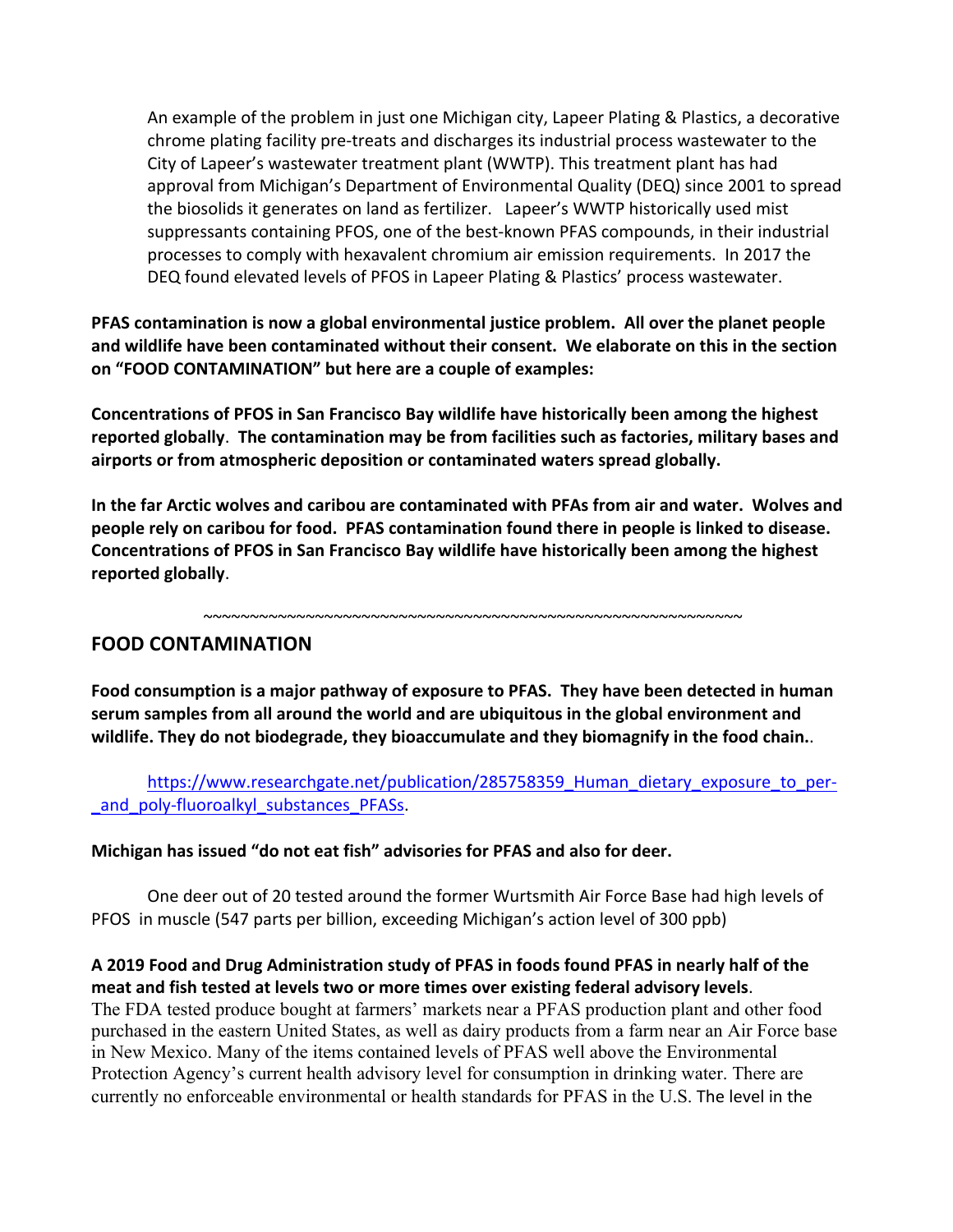chocolate cake was more than 250 times the only federal guidelines, which are for some PFAS in drinking water. FDA study: https://www.fda.gov/food/chemicals/and-polyfluoroalkyl-substancespfas 

There have now been many studies of how plants take up PFAS from contaminated water and biosolids. Levels of PFAS documented in foods (*milk, vegetables etc.)* are linked to applications of sewage and papermill sludges or effluents.

"Human dietary exposure to per- and poly-fluoroalkyl substances (PFASs)" https://www.researchgate.net/publication/285758359 Human dietary exposure to perand poly-fluoroalkyl substances PFAS

"Accumulation of perfluorinated alkyl substances (PFAS) in agricultural plants: A review" a 2017 analysis of the literature indicated a direct correlation between PFAS concentrations in soil and bioaccumulation in plants. Low accumulations of perfluorooctanoic acid (PFOA) and perfluorooctane sulfonic acid (PFOS) have been found in peeled potatoes and cereal seeds, while short-chain compounds can accumulate at high levels in leafy vegetables and fruits.

A 2010 Minnesota Department of Health study (Occurrence of perfluoroalkyl substances (PFAS) in garden produce at homes with a history of PFAS-contaminated drinking water. Outdoor tap water, garden soil, and garden produce was collected at homes impacted by the contamination. They found short-chain PFAS in water impacted produce levels more than long-chain PFAS in soil. Perfluorobutanoic acid (PFBA) was the primary PFAS present in water, followed by perfluoropentanoic acid (PFPeA). Although PFBA, perfluorooctanoic acid (PFOA) and perfluorooctane sulfonate (PFOS) were present in 100% of soil samples at higher concentrations compared to other PFAS, only PFBA was readily translocated to plants. Significant determinants of PFBA concentration in produce were the amount of PFBA applied to the garden via watering and the type of produce tested. Results from this real-world study are consistent with experimental findings that short-chain PFAS have the highest potential to translocate to and bioaccumulate in edible plants. These findings are globally relevant, as short-chain PFAS serve as commercial substitutes for longer-chain compounds and are increasingly detected in water due to their relatively high solubility and mobility.

The Minnesota Department of Health studied foods grown in PFAS contaminated water (Occurrence of perfluoroalkyl substances (PFAS) in garden produce at homes with a history of PFAS-contaminated drinking water.)

Wisconsin - https://madison.com/wsj/news/local/govt-and-politics/wisconsin-case-shows-howsewage-plants-spread-unregulated-toxins-across/

Studies of contaminated milk and food :https://www.buzzfeednews.com/article/nidhisubbaraman/pfas-food-farms-milk-produce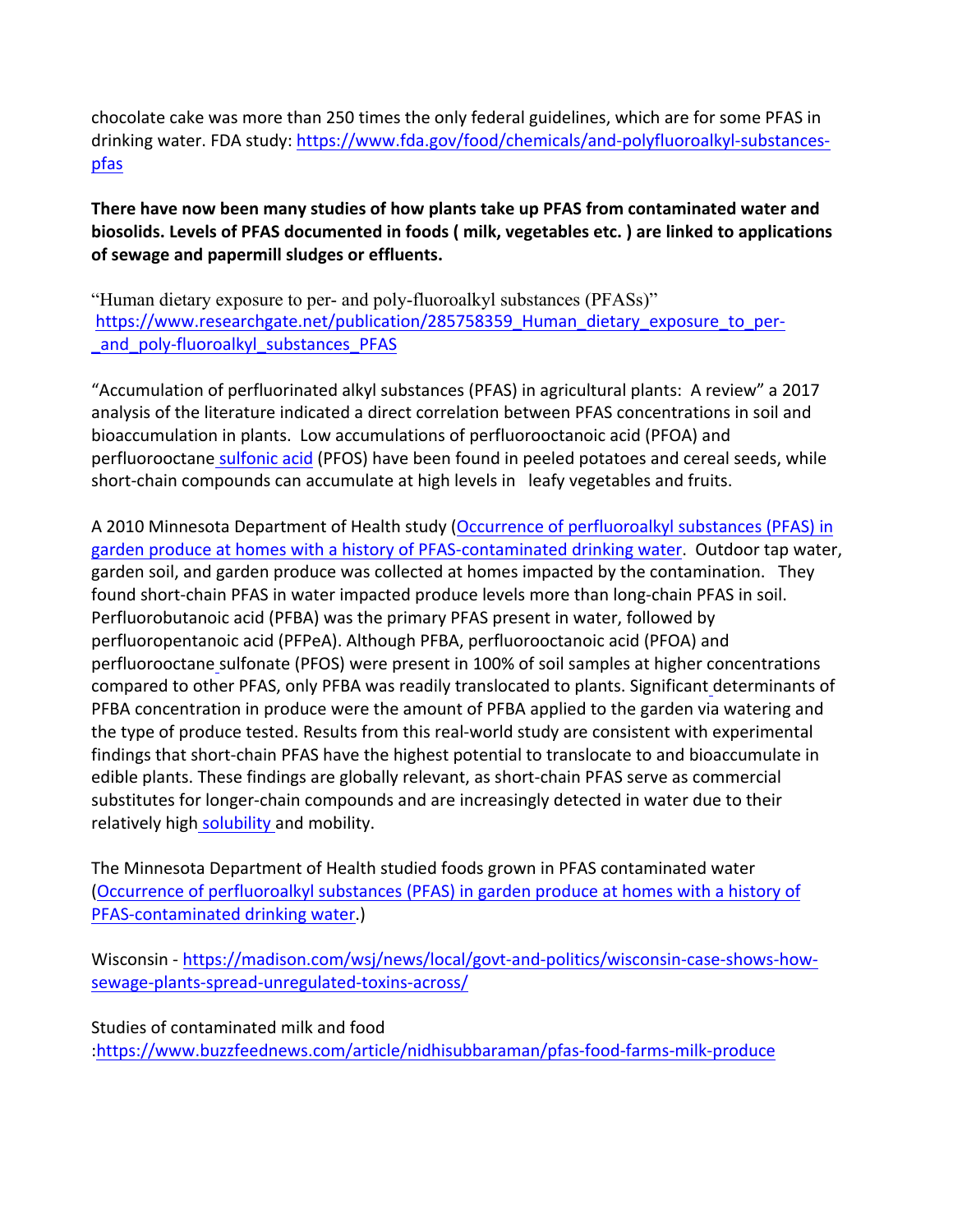Stone's milk tested at 690 parts per trillion for PFAS, nearly 10 times the Environmental Protection Agency's guidelines for two of the chemicals. Activists say Maine's detection limit of 50 parts per trillion was too high.

Michigan has issued "do not eat" fish advisories for PFAS and also for deer. Near the former Wurtsmith Air Force Base One deer out of 20 tested had high levels of PFOS in muscle (547 parts per billion, exceeding Michigan's action level of 300 ppb). Contaminated of milk from contaminated soils or groundwater was reported in Maine, Georgia, and New Mexico. Milk had to be destroyed.

#### "Uptake of perfluoroalkyl acids into edible crops via land applied biosolids: Field and greenhouse studies" found PFAS in lettuce and tomatoes

It concluded "Furthermore, due to the persistence of PFAAs, repeated agricultural biosolids applications may present a potential exposure route for terrestrial food webs if PFAAs contaminate surface or ground water destined for animal or human consumption or bioaccumulate in the edible portion of crops.

" https://cfpub.epa.gov/si/si\_public\_record\_report.cfm?Lab=NHEERL&dirEntryId=307369

In far Arctic wolves and caribou contaminated with PFAs from air and water. People eat caribou and fish. PFAS found in their blood linked to breast

cancer., https://pubs.acs.org/doi/abs/10.1021/es201353v

The biomagnification behavior of perfluorinated carboxylates (PFCAs) and perfluorinated sulfonates (PFSAs) was studied in terrestrial food webs consisting of lichen and plants, caribou, and wolves from two remote northern areas in Canada. Six PFCAs with eight to thirteen carbons and perfluorooctane sulfonate (PFOS) were regularly detected in all species. Lowest concentrations were found for vegetation  $(0.02-0.26 \text{ ng/g wet weight}$  (ww) sum  $(Σ)$  PFCAs and 0.002–0.038 ng/g ww PFOS). Wolf liver showed highest concentrations (10–18 ng/g ww ΣPFCAs and 1.4–1.7 ng/g ww PFOS) followed by caribou liver (6–10 ng/g ww ΣPFCAs and 0.7–2.2 ng/g ww PFOS). Biomagnification factors were highly tissue and substance specific. Therefore, individual whole body concentrations were calculated and used for biomagnification and trophic magnification assessment. Trophic magnification factors (TMF) were highest for PFCAs with nine to eleven carbons (TMF =  $2.2-2.9$ ) as well as PFOS (TMF = 2.3–2.6) and all but perfluorooctanoate were significantly biomagnified. The relationship of PFCA and PFSA TMFs with the chain length in the terrestrial food chain was similar to previous studies for Arctic marine mammal food web, but the absolute values of TMFs were around two times lower for this study than in the marine environment. This study demonstrates that challenges remain for applying the TMF approach to studies of biomagnification of PFCAs and PFSAs, especially for terrestrial animals.

#### Contamination of wildlife is found throughout the world - from the US to the Arctic to the **Antarctic.**

"Concentrations of perfluorooctane sulfonate (PFOS) in San Francisco Bay (SF Bay) wildlife have historically been among the highest reported globally.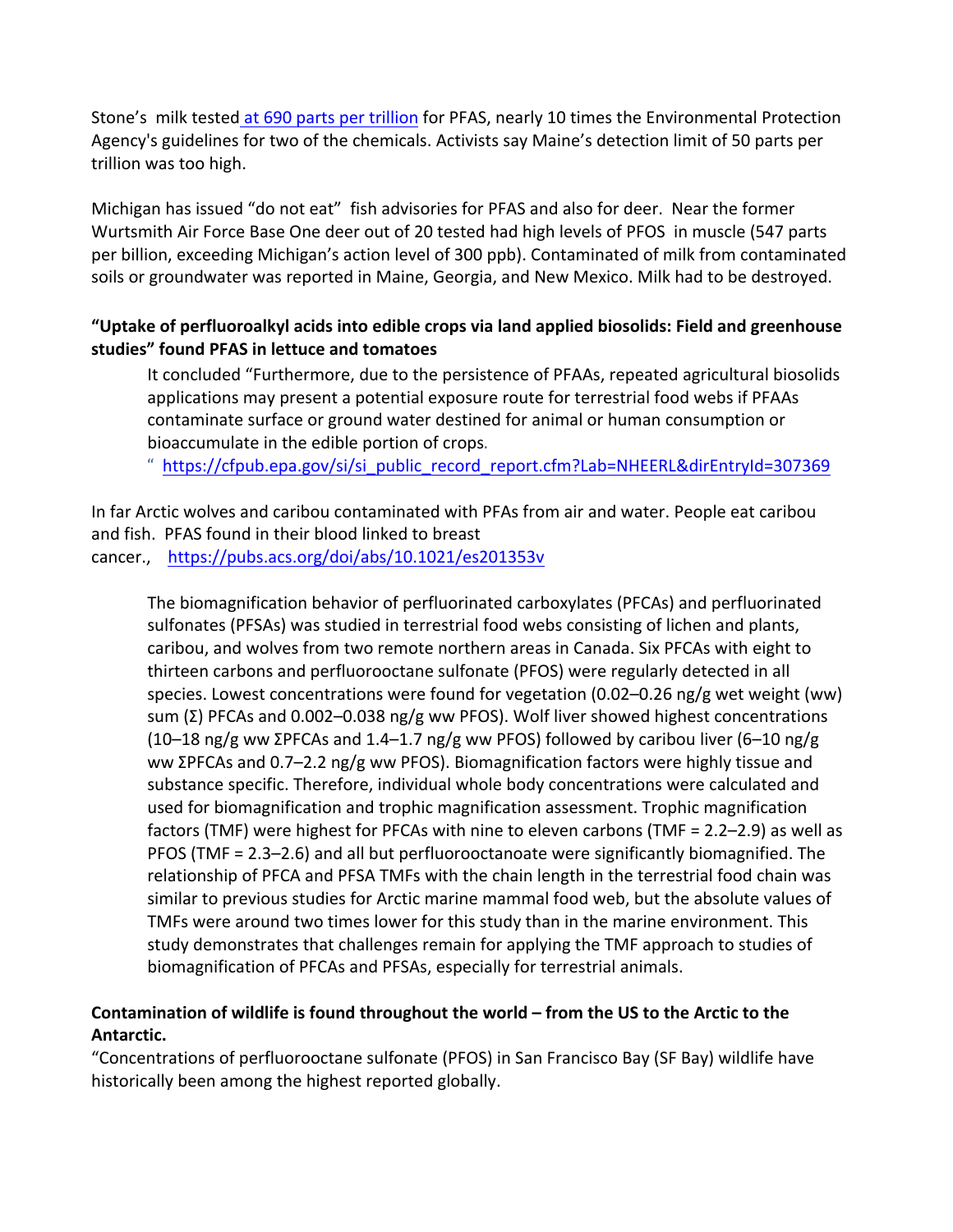Per- and polyfluoroalkyl substances (PFASs) in San Francisco Bay wildlife: Temporal trends, exposure pathways, and notable presence of precursor compounds." Chemosphere. 2017 Oct;185:1217-1226. doi: 10.1016/j.chemosphere.2017.04.096. Epub 2017 Apr 21. Sedlak MD1, Benskin JP2, Wong A3, Grace R4, Greig DJ5.

To track continuing exposures to PFASs and assess the impact of the 2002 phase-out of production of PFOS and related chemicals in the US, nine perfluoroalkyl carboxylic acids (PFCAs; C4-C12), three perfluoroalkyl sulfonic acids (PFSAs; C4, C6, C8) and perfluorooctane sulfonamide (PFOSA, a PFOS precursor) were measured in SF Bay cormorant eggs in 2012 and harbor seal serum sampled between 2009 and 2014. PFOS remained the dominant perfluoroalkyl acid (PFAA) in both cormorant eggs (36.1-466 ng/g) and seals (12.6-796 ng/g) from 2012 and 2014, respectively. Concentrations in seal and bird eggs from the South Bay have declined approximately 70% in both matrices. To elucidate potential pathways of exposure, prey fish, sediments and wastewater effluent were analyzed for PFASs, and in the case of sediment and effluent, a suite of PFAA precursors. PFOS was the dominant PFAA in prey fish and sediment. In effluent, different mixtures of PFAAs were measured, with PFOS, PFHxA, and PFOA detected in the highest concentrations. Polyfluoroalkyl phosphate diesters (PFCA-precursors) were observed at concentrations over an order of magnitude higher than PFCAs in sediment, highlighting their importance as a potential, on-going source of PFCAs to SF Bay wildlife. These findings suggest that the PFOS phase-out has resulted in reduced burdens to wildlife in SF Bay, but that exposure to diverse and incompletely characterized PFASs continues. Nine perfluoroalkyl carboxylic acids (PFCAs; C4-C12), three perfluoroalkyl sulfonic acids (PFSAs; C4, C6, C8) and perfluorooctane sulfonamide were measured in SF Bay cormorant eggs in 2012 and harbor seal serum sampled between 2009 and 2014. PFOS remained the dominant perfluoroalkyl acid (PFAA) in both cormorant eggs  $(36.1-466 \text{ ng/g})$  and seals  $(12.6-796 \text{ ng/g})$  from 2012 and 2014, respectively. ....... Polyfluoroalkyl phosphate diesters (PFCA-precursors) were observed at concentrations over an order of magnitude higher than PFCAs in sediment, highlighting their importance as a potential, on-going source of PFCAs to SF Bay wildlife.

More articles about PFAS in wildlife.

"PERFLUOROALKYL ACIDS: What Is the Evidence Telling Us?" (EHP  $-$  2007) https://www.ncbi.nlm.nih.gov/pmc/articles/PMC1867999/. 

"The first research to suggest that the levels of PFAAs being detected in wild animals could be impacting their immune systems involved bottlenose dolphins believed to have "the highest [PFOS levels] ever reported in any wildlife species"

"Perfluorinated alkyl acids in plasma of American alligators (Alligator mississippiensis) from Florida and South Carolina." Environ Toxicol Chem. 2017 Apr;36(4):917-925. doi: 10.1002/etc.3600. Epub 2016 Sep 26. https://www.ncbi.nlm.nih.gov/pubmed/27543836.

PFAS Also found in South African crocodiles. https://www.ncbi.nlm.nih.gov/pubmed/27038902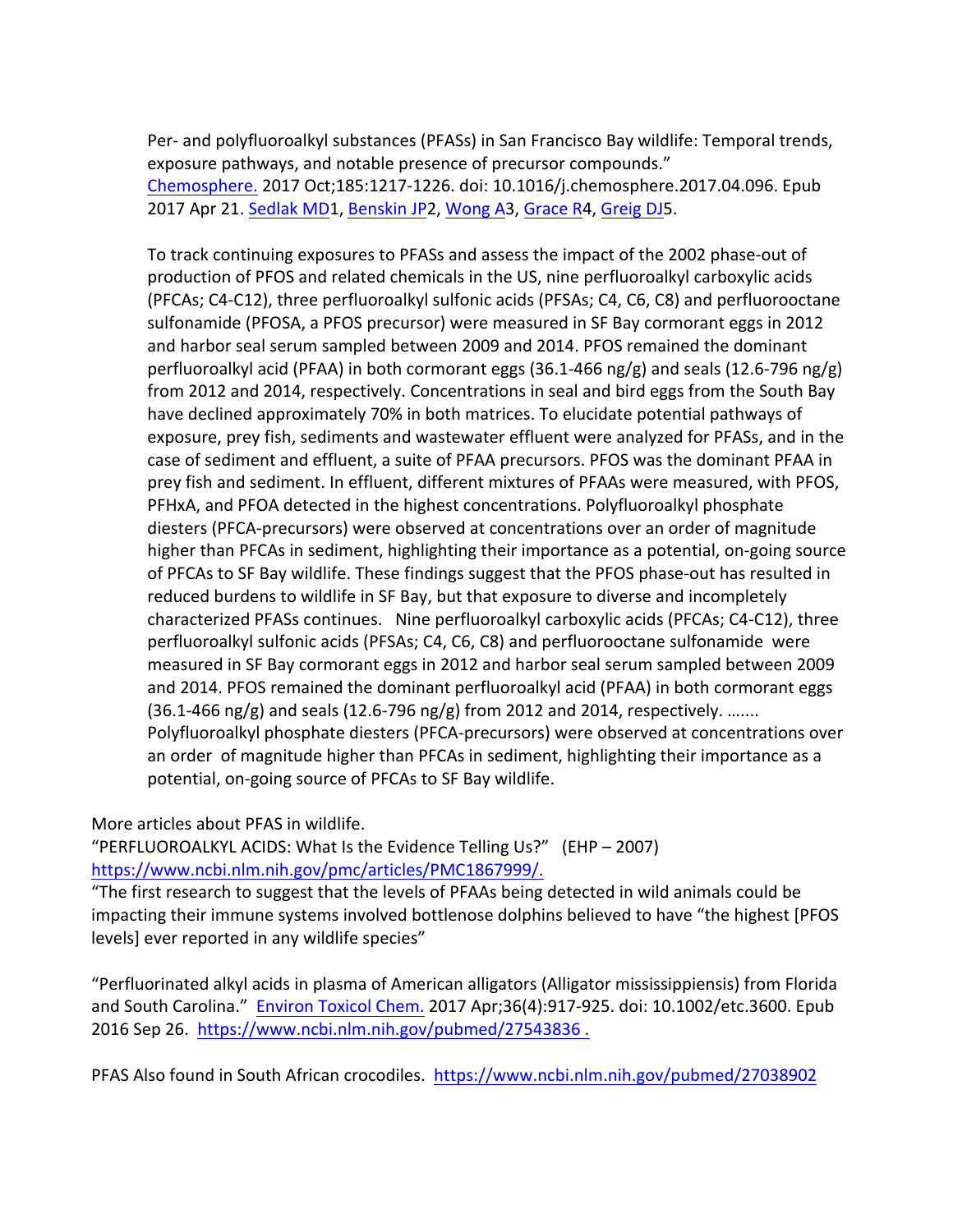### How should contaminated biosolids be managed? **Incineration and landfilling are bad management options.**

Incineration and other thermal treatment facilities lead to air releases because few if any get hot enough to destroy PFAS. Such air emissions can travel far. Dioxin from a US incinerator has been **identified in a remote Arctic village. Citizens living near the few incinerators where PFAS are sent** for destruction are concerned that EPA and states do not require local testing to prove they are **not being impacted.**

Landfilling PFAS wastes is not a good idea. It has contaminated groundwater and also lead to air emissions. Collected leachate may be sent to sewage plants but they do not remove PFAS. They persist in effluent and biosolids and contaminate food if land applied.

Municipal wastewater treatment does not destroy PFAS molecules and can transform some to more dangerous forms. They exit the plant in either effluent or sludge (biosolids). Biosolids may be incinerated but are usually land applied. Short-chain PFAS predominate in effluent because they are extremely soluble. Effluent and biosolids contaminate food

According to "Review of the fate and transformation of per- and polyfluoroalkyl substances (PFASs) in landfills" "Studies have shown that perfluoroalkyl acids (PFAAs) are routinely detected in landfill leachate, with short chain (C4-C7) PFAAs being most abundant, possibly indicating their greater mobility, and reflecting the industrial shift towards shorter-chain compounds. Despite its restricted use, perfluorooctanoic acid (PFOA) remains one of the most abundant PFAAs in landfill leachates. Recent studies have also documented the presence of PFAA-precursors (e.g., saturated and unsaturated fluorotelomer carboxylic acids) in landfill leachates at concentrations comparable to, or higher than, the most frequently detected PFAAs. Landfill ambient air also contains elevated concentrations of PFASs, primarily semi-volatile precursors (e.g., fluorotelomer alcohols) compared to upwind control sites, suggesting that landfills are potential sources of atmospheric PFASs."

"Review of the fate and transformation of per- and polyfluoroalkyl substances (PFASs) in landfills". https://www.ncbi.nlm.nih.gov/pubmed/29275271

Abstract A critical review of existing publications is presented i) to summarize the occurrence of various classes of per- and polyfluoroalkyl substances (PFASs) and their sources in landfills, ii) to identify temporal and geographical trends of PFASs in landfills; iii) to delineate the factors affecting PFASs in landfills; and iv) to identify research gaps and future research directions. Studies have shown that perfluoroalkyl acids (PFAAs) are routinely detected in landfill leachate, with short chain (C4-C7) PFAAs being most abundant, possibly indicating their greater mobility, and reflecting the industrial shift towards shorter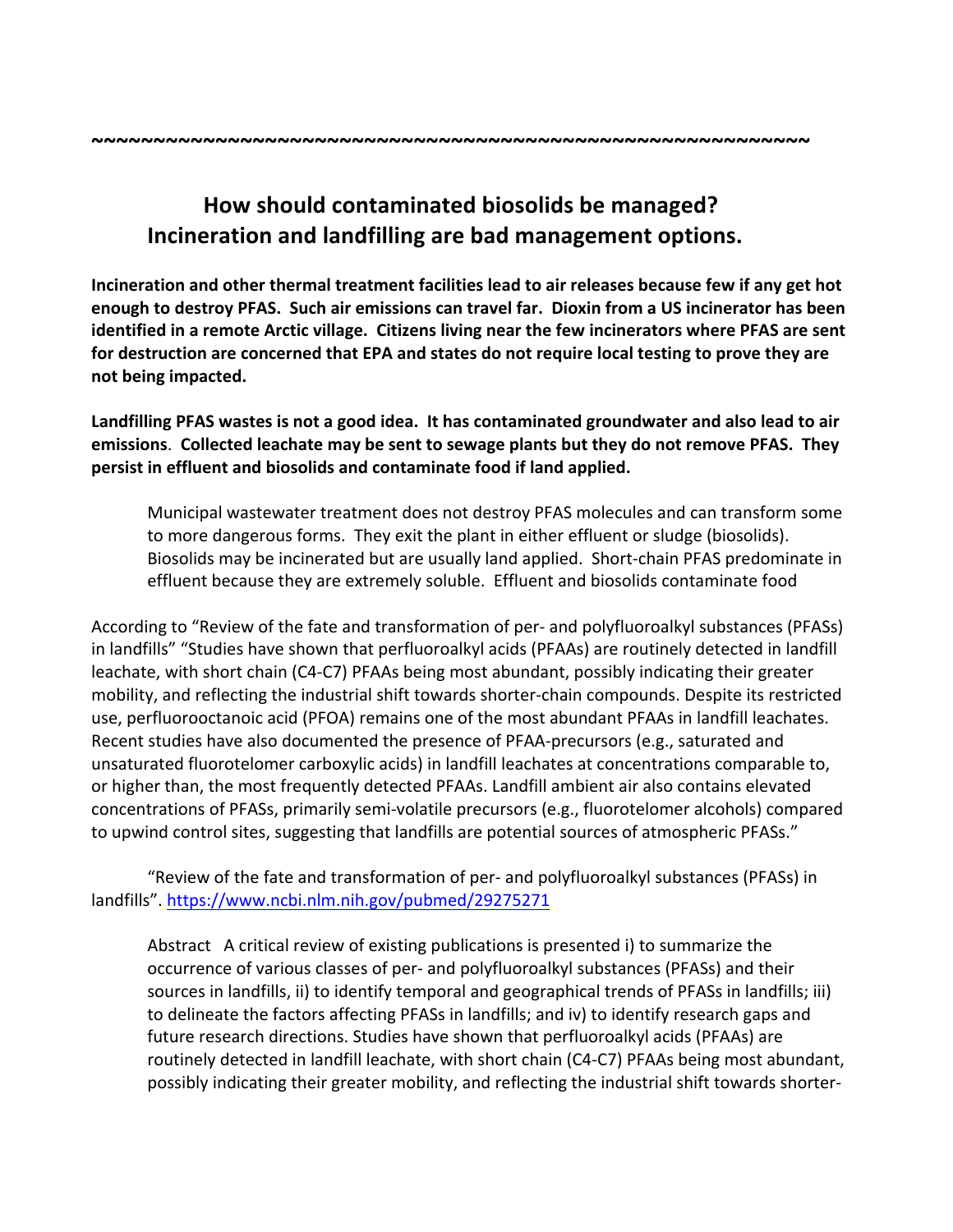chain compounds. Despite its restricted use, perfluorooctanoic acid (PFOA) remains one of the most abundant PFAAs in landfill leachates. Recent studies have also documented the presence of PFAA-precursors (e.g., saturated and unsaturated fluorotelomer carboxylic acids) in landfill leachates at concentrations comparable to, or higher than, the most frequently detected PFAAs. Landfill ambient air also contains elevated concentrations of PFASs, primarily semi-volatile precursors (e.g., fluorotelomer alcohols) compared to upwind control sites, suggesting that landfills are potential sources of atmospheric PFASs. The fate of PFASs inside landfills is controlled by a combination of biological and abiotic processes, with biodegradation releasing most of the PFASs from landfilled waste to leachate. Biodegradation in simulated anaerobic reactors has been found to be closely related to the methanogenic phase. The methane-yielding stage also results in higher  $pH$  ( $>7$ ) of leachates, correlated with higher mobility of PFAAs. Little information exists regarding PFAAprecursors in landfills. To avoid significant underestimation of the total PFAS released from landfills, PFAA-precursors and their degradation products should be determined in future studies. Owing to the semi-volatile nature of some precursor compounds and their degradation products, future studies also need to include landfill gas to clarify degradation pathways and the overall fate of PFASs.

Landfilling has been suggested as an interim solution because it can be monitored and leachate sent to sewage plants for treatment. We know, however, that sewage plants do little or nothing to remove them. Recall that "Recent studies have also documented the presence of PFAA-precursors (e.g., saturated and unsaturated fluorotelomer carboxylic acids) in landfill leachates at concentrations comparable to, or higher than, the most frequently detected PFAAs." Biodegradation in the landfill releases most of the PFASs from landfilled waste into the leachate. If sent to sewage plants the PFAS are again released in biosolids and effluent. That effluent is usually land applied or put into surface waters. Not a final solution!

**Treatment technologies are being studied.** "Forever chemicals' no more?" - March 25: C&E News March 2019 https://cen.acs.org/environment/persistent-pollutants/Forever-chemicalstechnologies-aim-destroy/97/i12

"Plasma, on the other hand, can break down PFAS molecules much faster but may not degrade them completely. In some cases, these destruction technologies—sound waves, plasma, and the like—that are being developed for highly contaminated water might be paired with a filter material like granular activated carbon or an ion-exchange resin to eliminate the problem of long-term waste when treating larger volumes of less-contaminated water. For example, an ion-exchange resin could be regenerated with a solvent rinse, then the concentrated rinse solution treated with plasma or an electrochemical approach to destroy the PFAS. Chris Higgins of the Colorado School of Mines, who studies emerging contaminants like PFAS, says he sees these "treatment trains" as key in the future of PFAS treatment. "

Excavation with offsite disposal in a landfill is relevant for PFAS-impacted source zones; however, in addition to cost, the potential long-term liability of this option should be carefully considered given PFASs persistence and limited PFAS treatment or monitoring in